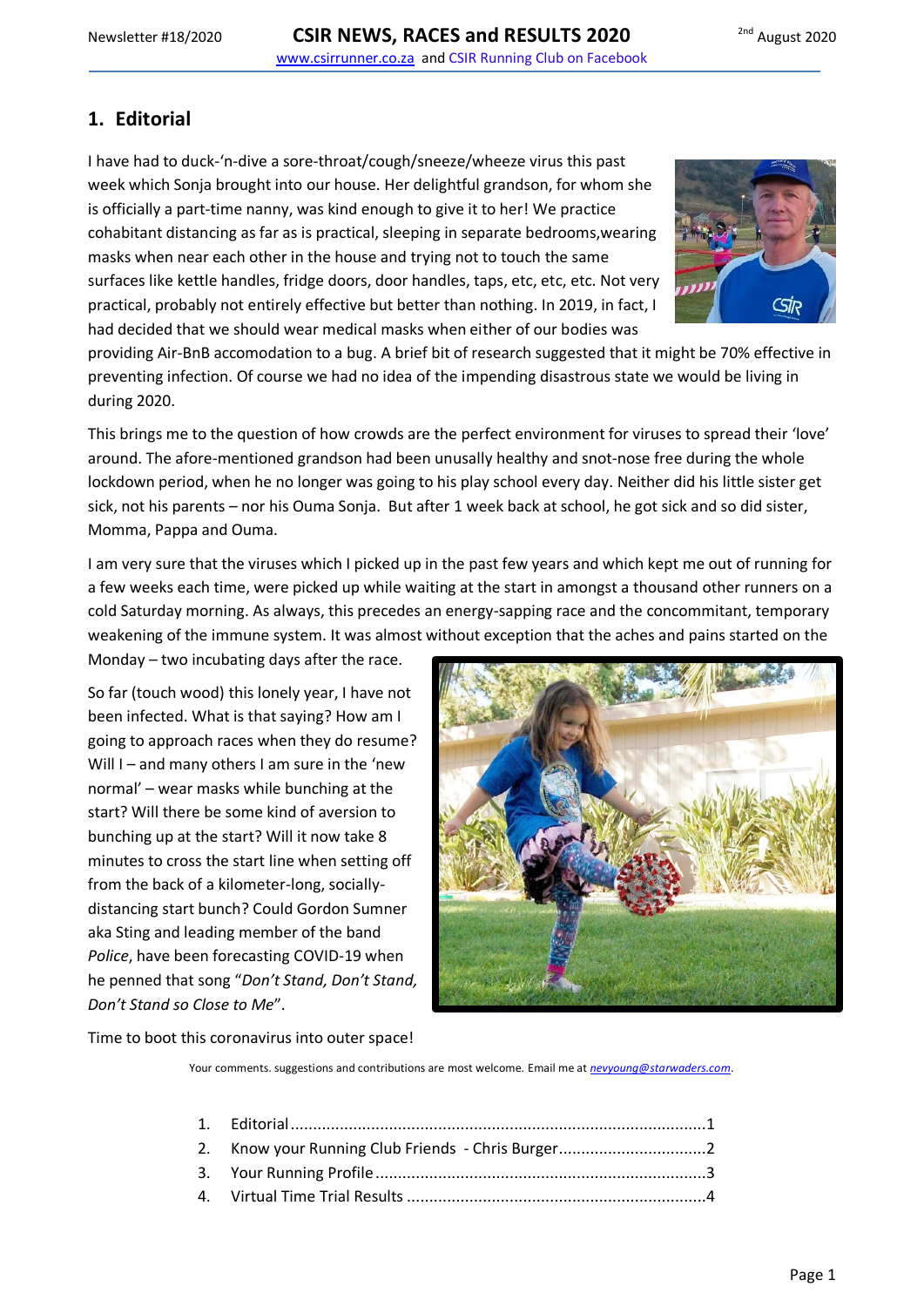## <span id="page-1-0"></span>**2. Know your Running Club Friends - Chris Burger**

As you can see in this photograph, Chris is not a member of the CSIR Running Club, but is a regular at the club Tuesday time trial. That is convenient for Chris because he works at the CSIR in a building very close the recreation centre from where the time trial sets off.

Chris refers to his personal running blog which he writes under the pen name Yeti. He explains that this is due to him being the *Abominably Slow Man*. There is plenty of entertaining running reading at *http://b.org.za/stories/races.htm*.

You will notice that Chris frequently participates in the CSIR Virtual time Trial. The inclusion of his profile in this newsletter is thus entirely justified. Enjoy the read.

*I am no athlete. A slightly idiosyncratic set of legs and way too much time sitting in front of computers conspire to keep this potato mostly just off the edge of the couch. The "55" age tag on my running vest doesn't help either.*

*Towards the end of 2011, I suddenly found myself with some spare time for the first time in decades. I decided to tackle a project that had been on the back burner for years: The Midmar Mile. I tried to convince Laurens Cloete and Karel Matthee to join me. They responded that they would join me if I joined them for Comrades. I didn't think it was a fair trade, but I agreed. I entered Comrades and started training. I had two months to learn to swim and seven months to learn to run.*



*Karel didn't come to the party, but Laurens did. Learning to swim properly was a great challenge. The story is on the Web (http://b.org.za/stories/midmar2013.pdf or http://b.org.za/stories/midmar2013-Af.pdf).*

*Running was much harder. I qualified for Comrades 2012 by the skin of my teeth. I bailed out around 60 km, elated that I was able to get that far with no ill effects. 2013 was worse; I made it to about 53 km before the heat and wind became too much. 2014 was going to be my big year. Unfortunately, early in the year it all came to a grinding halt. I severed my left knee in a running accident, leaving me unable to even walk. The leg was sewed back on, and a rehabilitation process spanning more than five years started. I set my sights on Comrades--a handy measurable goal.*

*Within a year, I managed to walk 10 km, then 21. I gradually progressed to what could loosely be described as "running", 10 km, then a half marathon, then 32 km. Because of my fragile knee, I set my sights on the next "up" Comrades, in 2017. The race went very well up to the halfway mark. Descending into Harrison Flats, I felt a twinge of cramping in my hamstring. 10 km further, I was lying on the roadside in excruciating pain. Sane people would have given up. I tried again in 2019. This time, I avoided cramping, but found myself at the top of Polly Shortts with 8 km to go and 56*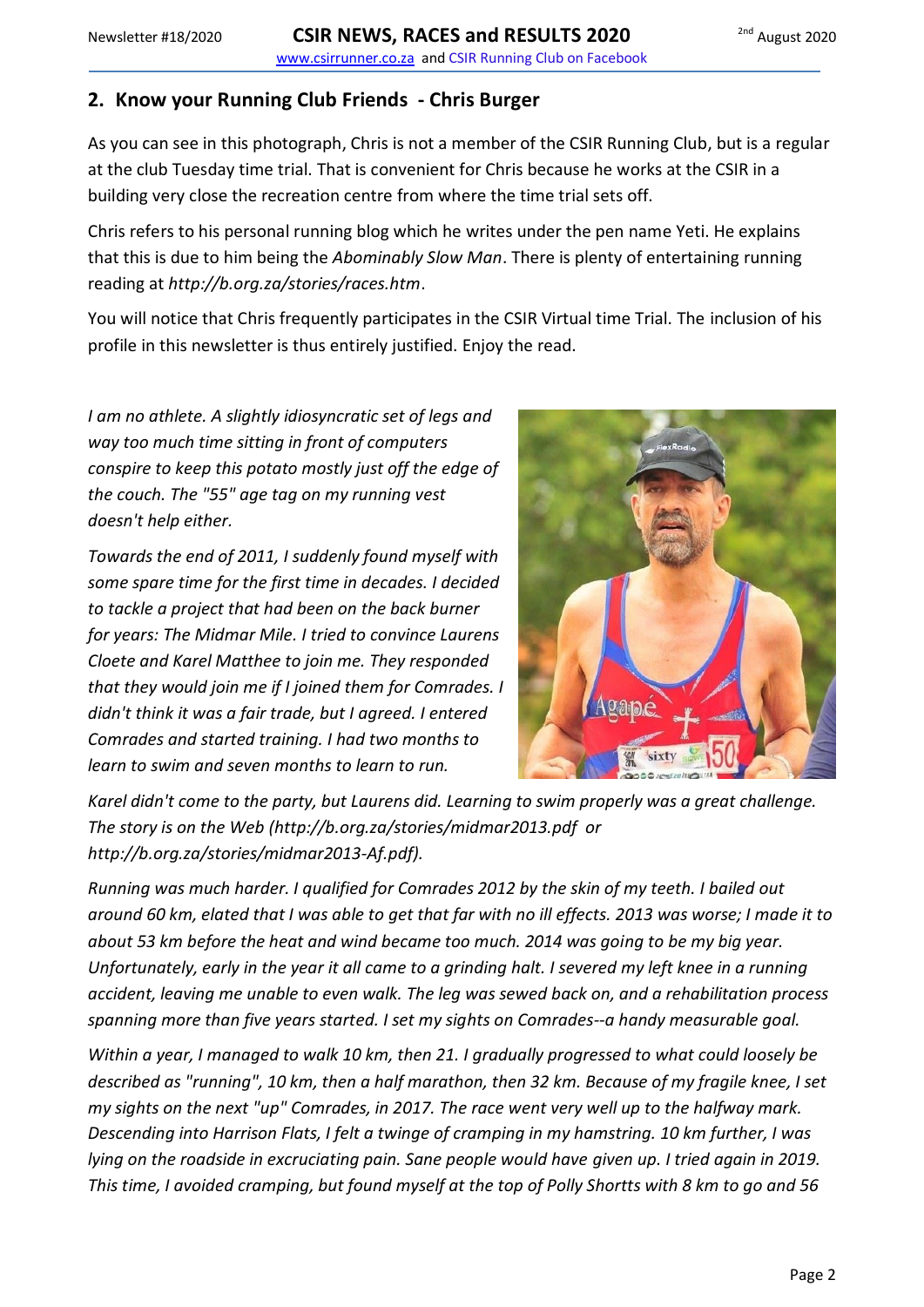*minutes to the cutoff. I managed to pull a rabbit from the hat and finished with about three minutes to spare. My rehabilitation was finally complete.*

*These days, I'm mainly driven by a need to avoid turning into a bag of lard and the lure of a backto-back medal. The bad flu this year actually helped me. I can hopefully kill two birds with one stone next year, collecting the centenary medal and my back-to-back in one go. I hope things are back to some degree of normality by then. In the mean time, I chronicle my experiences in road races at Yeti's Race Reports (http://b.org.za/stories/races.htm).*

*I've found the time trial and some of my fellow runners to be a great source of inspiration. Were it not for the time trial and individuals like Laurens, Ken H, Walter, Karel, Neville and Elaine, I would seldom be able to overcome my impressive array of excuses. You'll find most of their names in Yeti's musings. The excuses emanate from my work in radio frequency spectrum management at the CSIR, a small farm, my work as a part-time ambulance jet driver throughout Africa, some occasional flying, making music, writing, travelling and a host of other activities.*

*My favourite race is probably the Spirit of Flight. My PB for 10 km is around 48 minutes, with 1:52 or so for the half marathon and 4:20 or so for the marathon. I keep hoping that I'll be able to break four hours on the marathon before I finally have to hang up my running shoes. As for future plans, I've dabbled in triathlons and would dearly like to complete a full Ironman one day. I would also dearly love to complete a marathon on each continent. Maybe I should aim for Pyonyang in April. Just not so sure what they'll do to me if I don't make the cutoff...*

### <span id="page-2-0"></span>**3. Your Running Profile**

Chris's profile was the only one I received, so here is another appeal for your story. The few requests that I have put out, are not surfacing yet. Whether you are an experienced runner, a novice , a committee member, your profile is surely interesting and helps us to get to know each other.

Here follow the prompts that I provide as a guideline. You can submit in your own format, just as Chris has done in his profile in this newsletter.

- 1) Do you have nice photos that I could use?
- 2) Married and children? (Optional)
- 3) Age group?
- 4) Professional/working field? (Optional)
- 5) When did you start running? When did you join the CSIR running club?
- 6) Have you run Comrades? How many times?
- 7) What is your favourite race?
- 8) What do you regard as the peak of your performances in races?
- 9) What are your PBs for Comrades, 42km, 21km, 10km?.
- 10) Do you have any particular aims for your running in the future?
- 11) Anything else you would like me to include?